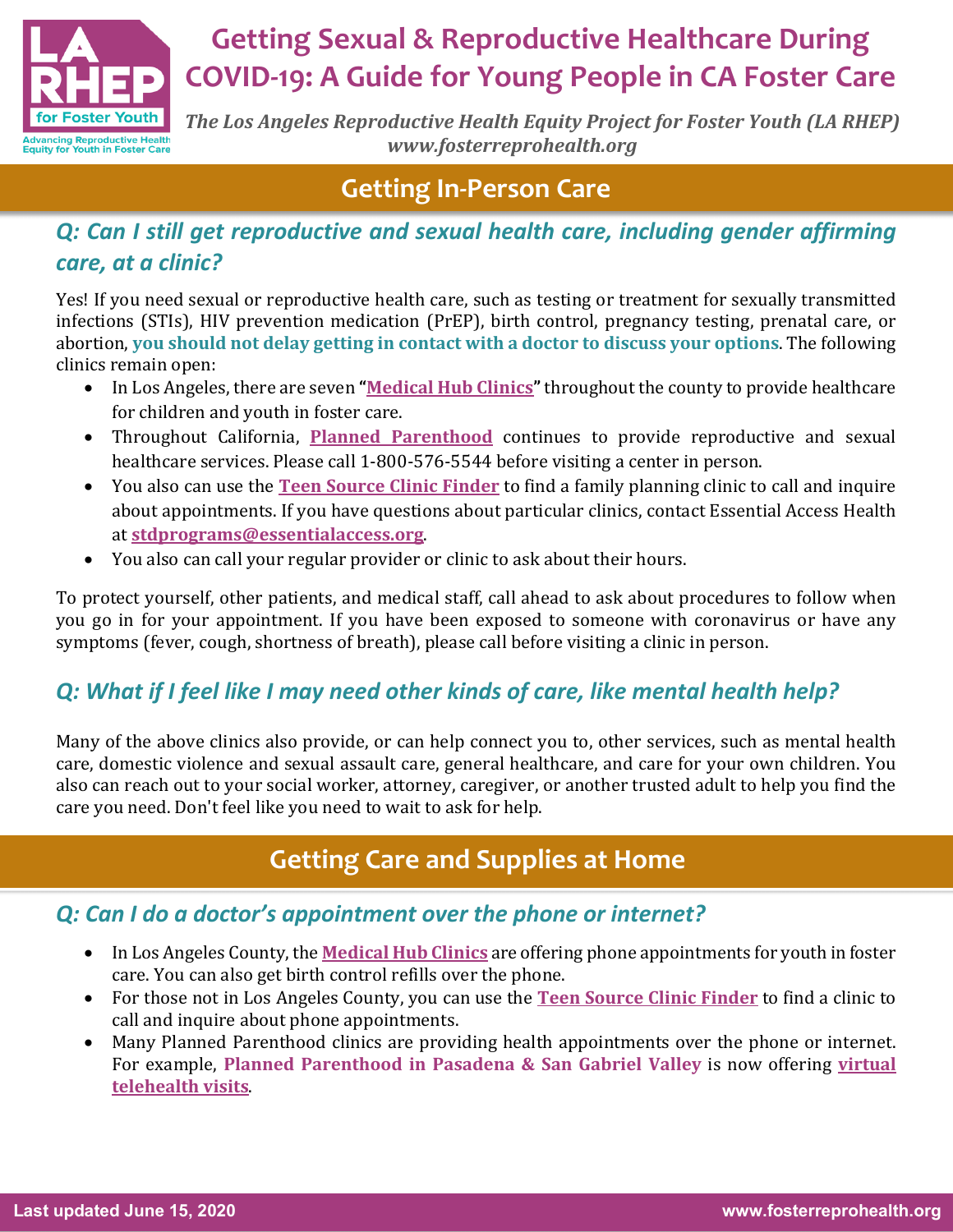#### *Q: Can I get birth control without going in person to a doctor or pharmacy?*

- In Los Angeles County, the **Medical Hub Clinics** are allowing birth control refills over the phone.
- **Planned Parenthood Direct** is an app for your phone that allows you to order birth control.
- **Pandia Health** is an online service that can provide up to a year prescription of birth control by mail. They also provide emergency contraception. Pandia accepts Family PACT, MediCal, and other insurance.

#### *Q: Can I get condoms delivered through the mail?*

Unfortunately, free condom delivery services from the Condom Access Project have been stopped temporarily. Check the website for updates. In the meantime, you can still purchase condoms in a store, even if you are under age 18. You can find tips on how to buy condoms on TeenSource.

#### *Q: I need tampons, pads, or a menstrual cup. Can I get them through the mail?*

Menstrual products can be purchased through any online store and shipped. They also can be purchased in grocery stores and pharmacies, which remain open. If you need help getting any products, you can speak to your caregiver or social worker. If you are having problems getting products you need, contact your attorney or the foster care ombudsman office.

#### *Q: If I do a doctor's appointment over the phone or internet, do I still have a right to privacy in what we discuss?*

Yes, even if your appointment is over the phone or internet, your doctor owes you the same right to privacy during your medical exam that you would have if you were in a clinic. If you have concerns that you may not be able to find a safe place to have a conversation, let the doctor's office know beforehand so they can work with you.

#### **Health Insurance**

#### *Q: Does health insurance pay for telehealth appointments?*

Yes, Medi-Cal and most health insurance plans will cover health appointments that occur over the phone or internet. If you are worried, you can ask your provider about this when you make your appointment.

#### *Q: Can I enroll in insurance over the phone?*

There are several state insurance programs that cover the costs of sexual and reproductive health care, including the Family PACT program and the Medi-Cal Minor Consent Program. It is possible to enroll in both of these over the phone during the COVID crisis. To enroll in Medi-Cal Minor Consent, you have to call your county Public Social Services agency. The state has a factsheet with information on using FamilyPACT during COVID.

#### *Q: What if I get kicked off Medi-Cal, CalFRESH, or another benefit during COVID?*

Even if your eligibility is supposed to expire, you cannot be kicked off of Medi-Cal or CalFRESH right now and should not be asked to renew until at least August 17. The state has information about this on their covid19.ca.gov website. If you have been told that you are getting kicked off, you should reach out to your lawyer, your social worker, or the Foster Care Ombuds office right away. See the last page of this document for contact information.